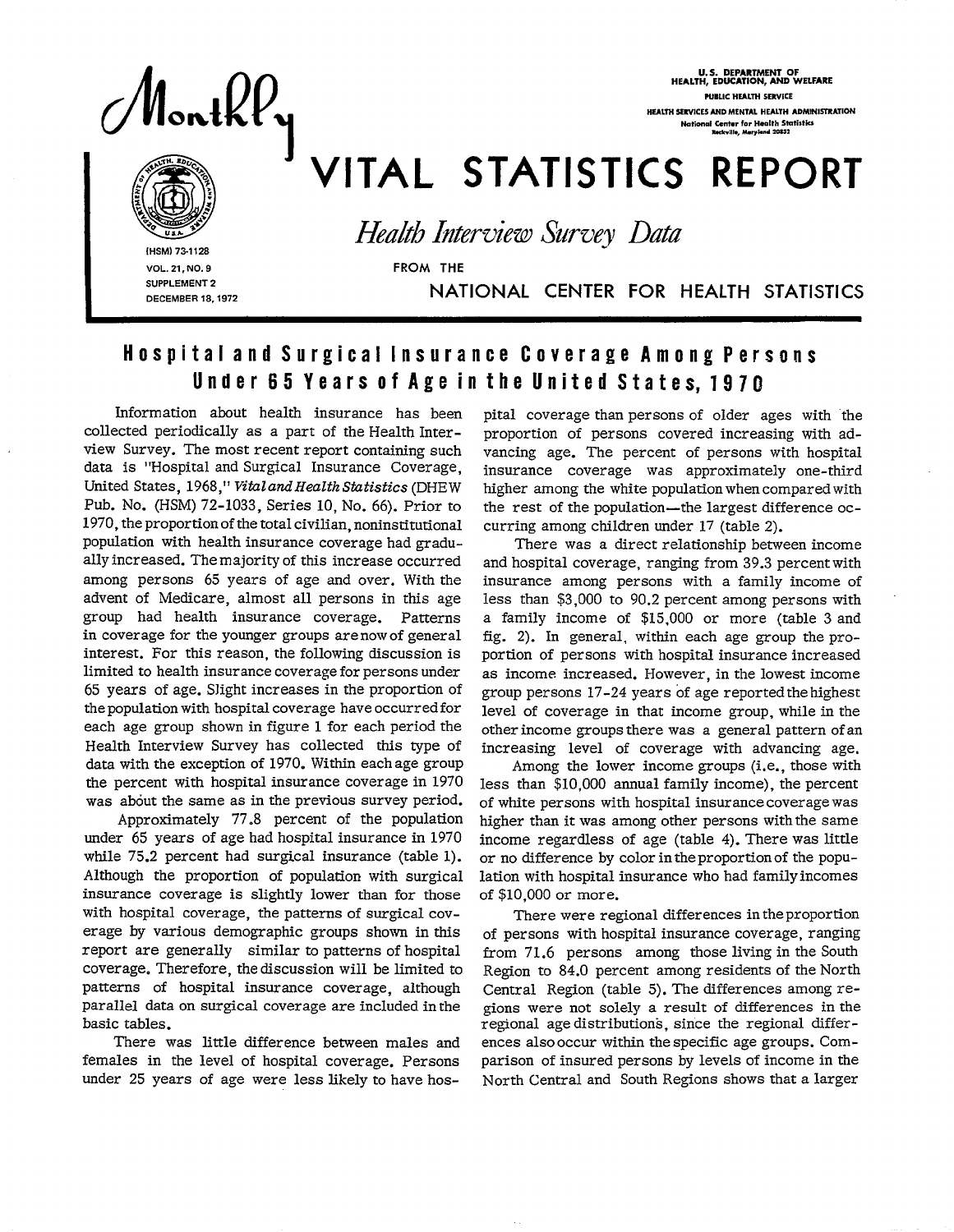



proportion of persons in each income group were insured in the North Central Region than were insured in similar income categories in the South Region (table 6). However, the largest difference is in the lowest income group, where approximately one-third more of the North Central residents had hospital coverage than did persons with the same income living in the South Region.

Approximately 44.8 percent of persons under 65 years of age who had hospital insurance coverage had plans sponsored by Blue Cross-Blue Shield organizations (table 7). Approximately 15.6 percent of the persons with Blue plans had additional coverage under another plan. Although almost all persons 65 years

of age and over had Medicare coverage for hospitalization, approximately half of them had some form of additional health insurance. Previous data on the type of insuring organization and multiple plans based on the 1963 survey are presented in "Health Insurance, Type of Insuring Organization, and Multiple Coverage: United States, July 1962-June 1963," Vital and Health Statistics (PHS Pub. No. 1000, Series 10, No. 16). During that time period approximately 44.9 percent of persons under 65 years of age with hospital insurance coverage had Blue coverage and 14.6 percent of these persons with Blue plans had coverage under an additional plan.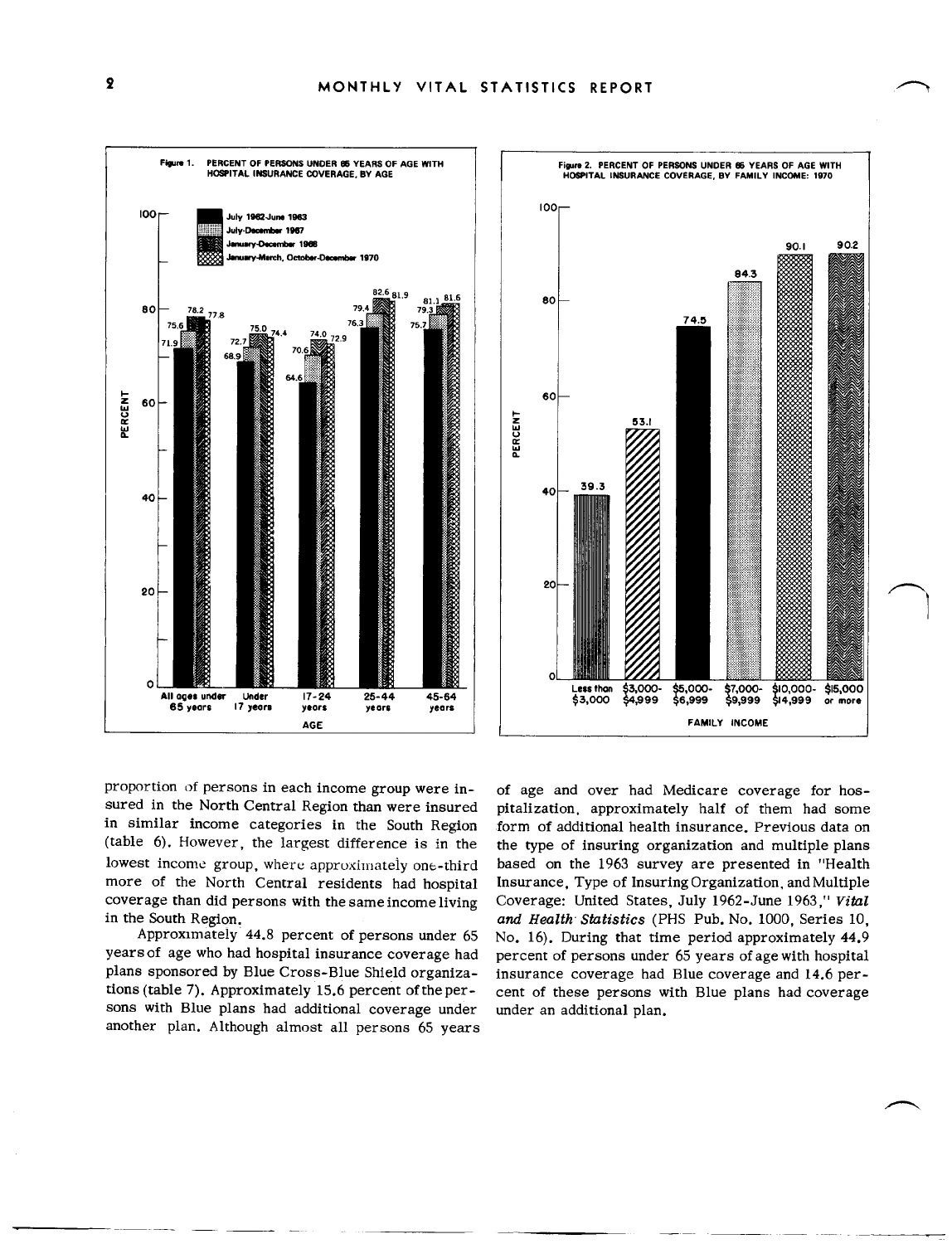Table 1. Percent distribution of persons under 65 years of age by hospital and surgical in surance coverage, according to sex and age: United States, based on data collected during 1970

|                                                                                                                                                                                     | Total<br>popu-                              | Hospital insurance           |                              | Surgical insurance           |                              |
|-------------------------------------------------------------------------------------------------------------------------------------------------------------------------------------|---------------------------------------------|------------------------------|------------------------------|------------------------------|------------------------------|
| Sex and age                                                                                                                                                                         | lation<br>under<br>65<br>years <sup>1</sup> | Insured                      | Not<br>insured               | Insured                      | Not<br>insured               |
| <b>BOTH SEXES</b>                                                                                                                                                                   |                                             |                              |                              |                              |                              |
| All ages under $65$ years-----------                                                                                                                                                | 100.0                                       | 77.8                         | 21.2                         | 75.2                         | 22.6                         |
| Under 17 years---------------------------<br>$17-24$ years------------------------------<br>25-44 years------------------------------<br>45-64 years------------------------------  | 100.0<br>100.0<br>100.0<br>100.0            | 74.4<br>72.9<br>81.9<br>81.6 | 24.5<br>25.7<br>17.1<br>17.8 | 72.3<br>69.7<br>79.6<br>78.6 | 25.6<br>27.2<br>18.3<br>19.9 |
| MALE                                                                                                                                                                                |                                             |                              |                              |                              |                              |
| All ages under $65$ years----------                                                                                                                                                 | 100.0                                       | 78.7                         | 20.3                         | 76.3                         | 21.5                         |
| Under 17 years ----------------------------<br>17-24 years------------------------------<br>25-44 years-------------------------------<br>45-64 years------------------------------ | 100.0<br>100.0<br>100.0<br>100.0            | 74.8<br>73.2<br>84.0<br>82.6 | 24.1<br>25.3<br>14.8<br>16.9 | 73.0<br>69.7<br>81.6<br>79.9 | 25.0<br>26.9<br>15.9<br>18.7 |
| FEMALE                                                                                                                                                                              |                                             |                              |                              |                              |                              |
| All ages under $65$ years-----------                                                                                                                                                | 100.0                                       | 76.9                         | 22.1                         | 74.3                         | 23.7                         |
| Under 17 years---------------------------<br>17-24 years------------------------------<br>25-44 years-----------------------------<br>45-64 years-------------------------------    | 100.0<br>100.0<br>100.0<br>100.0            | 73.9<br>72.8<br>79.9<br>80.6 | 24.9<br>26.0<br>19.3<br>18.6 | 71.6<br>69.7<br>77.8<br>77.4 | 26.3<br>27.5<br>20.5<br>21.0 |

<sup>1</sup>Includes persons of unknown insurance status.

/----

Table 2. Percent distribution of persons under 65 years of age by hospital and surgical in surance coverage, according to color and sge: United States, based on data collected dur ing 1970

|                                                                                                                                                                                               | Total<br>popu-                              |                              | Hospital insurance           | Surgical insurance           |                               |
|-----------------------------------------------------------------------------------------------------------------------------------------------------------------------------------------------|---------------------------------------------|------------------------------|------------------------------|------------------------------|-------------------------------|
| Color and age                                                                                                                                                                                 | lation<br>under<br>65<br>years <sup>1</sup> | Insured                      | Not.<br>insured              | Insured                      | Not<br>insured                |
| WHITE                                                                                                                                                                                         |                                             |                              |                              |                              |                               |
| All ages under 65 years--                                                                                                                                                                     | 100.0                                       | 80.4                         | 18.5                         | 77.9                         | 20.0                          |
| Under 17 years ---------------------------<br>17-24 years ------------------------------<br>25-44 years-----------------------------<br>45-64 years-----------------------------<br>ALL OTHER | 100.0<br>100.0<br>100.0<br>100.0            | 78.2<br>74.9<br>83.8<br>83.3 | 20.6<br>23.7<br>15.2<br>16.1 | 76.2<br>71.7<br>81.5<br>80.4 | 21.8<br>25, 2<br>16.3<br>18.1 |
| All ages under 65 years-----------                                                                                                                                                            | 100.0                                       | 59.9                         | 39.3                         | 57.1                         | 40.7                          |
| Under 17 years --------------------------<br>17-24 years------------------------------<br>25-44 years ------------------------------<br>45-64 years-----------------------------              | 100.0<br>100.0<br>100.0<br>100, 0           | 53.7<br>60.2<br>67.7<br>65.2 | 45.5<br>38.8<br>31.5<br>34.0 | 51.4<br>56.8<br>64.8<br>61.8 | 46.4<br>40.5<br>32.9<br>36.7  |

**1** Includes persons of unknown insurance status.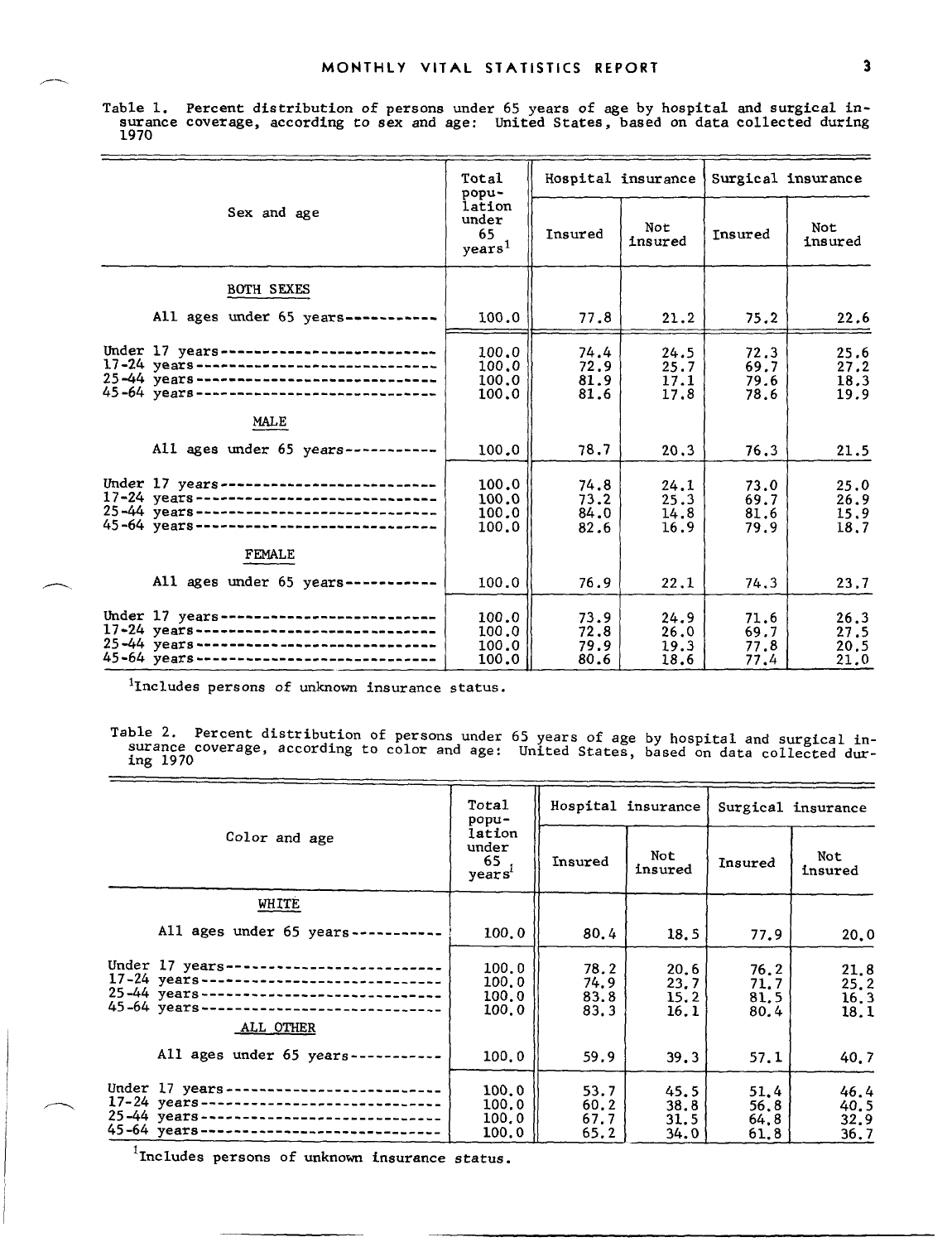MONTHLY VITAL STATISTICS REPORT<br>Table 3. Percent distribution of persons under 65 years of age by hospital and surgical in-<br>surance coverage, according to family income and age: United States, based on data collected during 1970

 $\hat{\boldsymbol{\gamma}}$ 

 $\bar{\mathbf{z}}$ 

L.

|                                                                                                                                                                                  | Total<br>popu-                   |                              | Hospital insurance           |                              | Surgical insurance           |
|----------------------------------------------------------------------------------------------------------------------------------------------------------------------------------|----------------------------------|------------------------------|------------------------------|------------------------------|------------------------------|
| Family income and age                                                                                                                                                            | lation<br>under<br>65<br>years   | Insured                      | Not<br>insured               | Insured                      | Not<br>insured               |
| LESS THAN \$3,000                                                                                                                                                                |                                  |                              |                              |                              |                              |
| All ages under 65 years-----------                                                                                                                                               | 100.0                            | 39.3                         | 59.0                         | 36.7                         | 60.2                         |
| Under 17 years--------------------------<br>17-24 years------------------------------<br>25-44 years------------------------------<br>45-64 years----------------------------    | 100.0<br>100.0<br>100.0<br>100.0 | 25.4<br>58.3<br>31.3<br>41.7 | 72.2<br>38.9<br>68.4<br>58,0 | 23.5<br>54.6<br>29.3<br>38.8 | 72.7<br>40.2<br>69.4<br>60.0 |
| \$3,000-\$4,999                                                                                                                                                                  |                                  |                              |                              |                              |                              |
| All ages under 65 years -----------                                                                                                                                              | 100.0                            | 53.1                         | 46.3                         | 50.2                         | 47.7                         |
| Under 17 years ---------------------------<br>17-24 years------------------------------<br>25-44 years------------------------------<br>45-64 years----------------------------- | 100.0<br>100.0<br>100.0<br>100.0 | 41.7<br>57.2<br>55.2<br>67.2 | 57.9<br>42.1<br>43.9<br>32.3 | 40.2<br>53.1<br>52.6<br>62.6 | 58.4<br>43.2<br>44.8<br>35.7 |
| \$5,000-\$6,999                                                                                                                                                                  |                                  |                              |                              |                              |                              |
| All ages under 65 years -----------                                                                                                                                              | 100.0                            | 74.5                         | 24.6                         | 71.8                         | 26.4                         |
| Under 17 years---------------------------<br>17-24 years-----------------------------<br>25-44 years-----------------------------<br>45-64 years-----------------------------    | 100.0<br>100.0<br>100.0<br>100.0 | 69.5<br>70.7<br>75.1<br>84.7 | 29.2<br>28.4<br>24.1<br>14.9 | 67.1<br>68.4<br>72.5<br>81.0 | 31.0<br>29.5<br>26.0<br>17.2 |
| \$7,000-\$9,999                                                                                                                                                                  |                                  |                              |                              |                              |                              |
| All ages under 65 years-----------                                                                                                                                               | 100.0                            | 84.3                         | 15.2                         | 81.9                         | 16.6                         |
| Under 17 years-------------------------<br>17-24 years------------------------------<br>25-44 years------------------------------<br>45-64 years -----------------------------   | 100.0<br>100.0<br>100.0<br>100.0 | 82.3<br>80.2<br>86.2<br>88.1 | 17.1<br>19.2<br>13.2<br>11.6 | 80.2<br>77.1<br>84.2<br>84.9 | 18.1<br>21.1<br>14.2<br>14.1 |
| \$10,000-\$14,999                                                                                                                                                                |                                  |                              |                              |                              |                              |
| All ages under 65 years -----------                                                                                                                                              | 100.0                            | 90.1                         | 9.3                          | 88.1                         | 10.6                         |
| Under 17 years--------------------------<br>17-24 years------------------------------<br>25-44 years-----------------------------<br>45-64 years------------------------------   | 100.0<br>100.0<br>100.0<br>100.0 | 89.1<br>83.1<br>92.0<br>93.1 | 10.1<br>16.1<br>7.3<br>6.7   | 87.3<br>80.1<br>90.1<br>91.3 | 11.4<br>18.1<br>8.4<br>8.0   |
| \$15,000 or more                                                                                                                                                                 |                                  |                              |                              |                              |                              |
| All ages under 65 years-----------                                                                                                                                               | 100.0                            | 90.2                         | 8.6                          | 88.6                         | 9.3                          |
| Under 17 years---------------------------<br>17-24 years------------------------------<br>25-44 years-----------------------------<br>45-64 years-----------------------------   | 100.0<br>100.0<br>100.0<br>100.0 | 90.4<br>83.3<br>91.3<br>92.0 | 8.3<br>15.0<br>7.3<br>7.3    | 89.2<br>80.7<br>89.9<br>90.3 | 8.9<br>16.0<br>7.9<br>8.4    |

 $1$ Includes persons of unknown insurance status.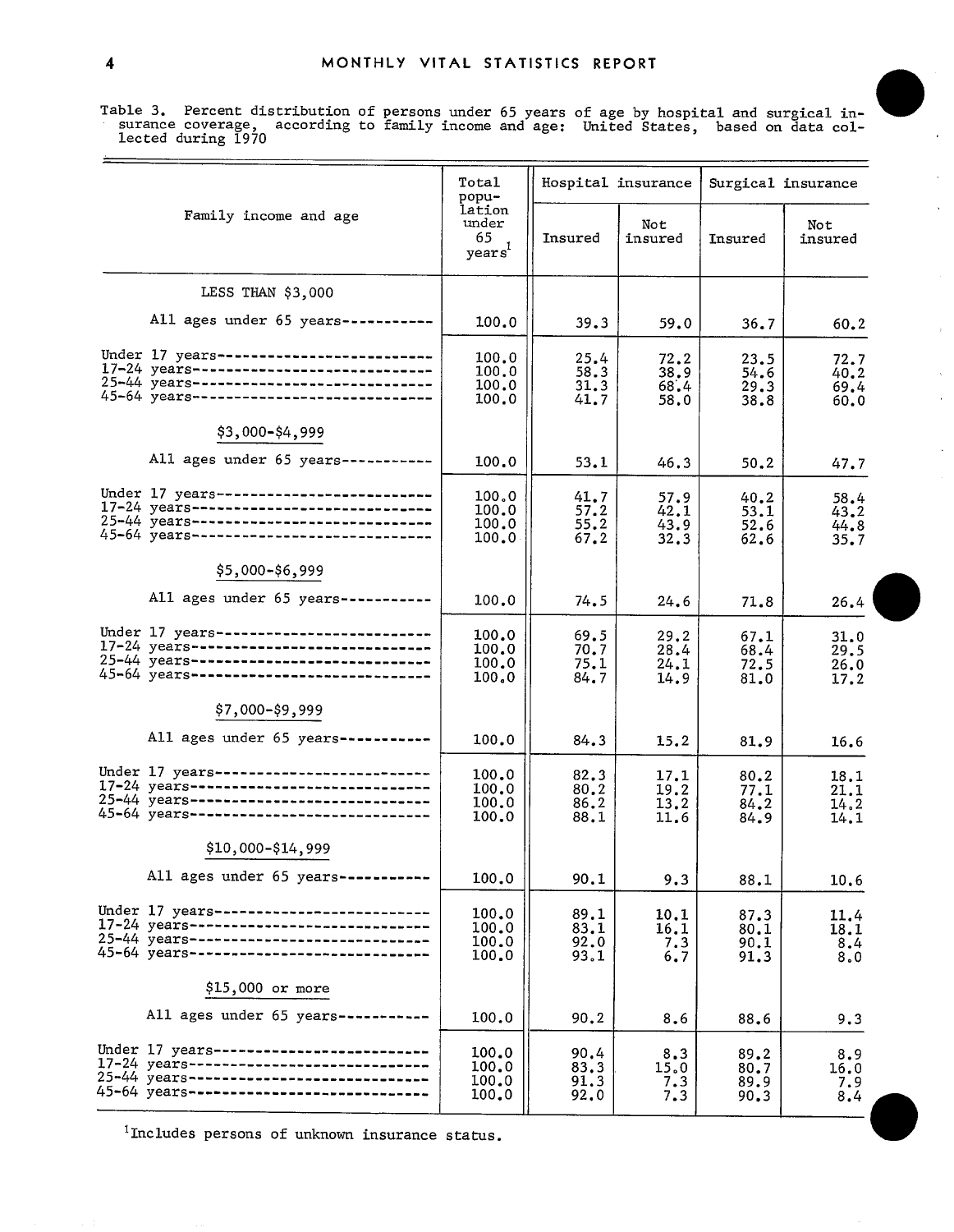MONTHLY VITAL STATISTICS REPORT<br>Table 4. Percent of persons under 65 years of age with hospital insurance coverage, by color, income, and age: United States, based on data collected during 1970

|                                                                                                           | White                        |                              |                              |                              | All other                    |                              |  |
|-----------------------------------------------------------------------------------------------------------|------------------------------|------------------------------|------------------------------|------------------------------|------------------------------|------------------------------|--|
| Age                                                                                                       | Under<br>\$5,000             | $$5,000-$<br>\$9,999         | \$10,000<br>and over         | Under<br>\$5,000             | \$5,000-<br>\$9,999          | \$10,000<br>or more          |  |
|                                                                                                           | Percent                      |                              |                              |                              |                              |                              |  |
| All ages under 65 years ---                                                                               | 49.9                         | 81.9                         | 90.3                         | 38.3                         | 70.7                         | 86.9                         |  |
| Under 17 years-<br>17-24 years---------------------<br>25-44 years---------------------<br>45-64 years -- | 37.1<br>59.9<br>47.5<br>57.3 | 79.6<br>77.1<br>83.5<br>87.3 | 89.7<br>83.5<br>91.9<br>92.6 | 31.1<br>49.7<br>42.8<br>43.6 | 66.0<br>67.2<br>74.6<br>81.0 | 86.7<br>78.4<br>88.9<br>92.4 |  |

Table 5. Percent distribution of persons under 65 years of age by hospital and surgical in surance coverage, according to geographic region and age: United States, based on data collected during 1970

|                                                                                                                                                                                           | Total<br>popu-                              |                              | Hospital insurance           | Surgical insurance           |                              |  |
|-------------------------------------------------------------------------------------------------------------------------------------------------------------------------------------------|---------------------------------------------|------------------------------|------------------------------|------------------------------|------------------------------|--|
| Geographic region and age                                                                                                                                                                 | lation<br>under<br>65<br>years <sup>1</sup> | Insured                      | Not<br>insured               | Insured                      | Not<br>insured               |  |
| <b>NORTHEAST</b>                                                                                                                                                                          |                                             |                              |                              |                              |                              |  |
| All ages under $65$ years----------                                                                                                                                                       | 100.0                                       | 81.7                         | 17.1                         | 78.4                         | 19.1                         |  |
| Under 17 years---------------------------<br>17-24 years------------------------------<br>25-44 years------------------------------<br>45-64 years------------------------------          | 100.0<br>100.0<br>100.0<br>100.0            | 78.6<br>75.8<br>85.4<br>86.0 | 19.9<br>22.7<br>13.7<br>13.3 | 75.3<br>72.2<br>82.0<br>82.6 | 21.9<br>24.7<br>15.6<br>15.5 |  |
| NORTH CENTRAL                                                                                                                                                                             |                                             |                              |                              |                              |                              |  |
| All ages under 65 years -----------                                                                                                                                                       | 100.0                                       | 84.0                         | 15.0                         | 81.2                         | 16.8                         |  |
| Under 17 years--------------------------<br>17-24 years------------------------------<br>25-44 years ------------------------------<br>45-64 years -----------------------------<br>SOUTH | 100.0<br>100.0<br>100.0<br>100.0            | 81.9<br>80,4<br>87.1<br>86.2 | 17.1<br>18.1<br>11.8<br>13.2 | 79.8<br>76.0<br>85.0<br>82.7 | 18.4<br>20.6<br>12.8<br>16.2 |  |
| All ages under 65 years-----------                                                                                                                                                        | 100, 0                                      | 71.6                         | 27.3                         | 69.6                         | 28.1                         |  |
| Under 17 years-------------------------<br>17-24 years------------------------------<br>25-44 years -----------------------------<br>45-64 years-----------------------------<br>WEST     | 100.0<br>100.0<br>100.0<br>100.0            | 67.5<br>68.6<br>76.8<br>74.5 | 31.2<br>29.9<br>22.1<br>25.1 | 66.1<br>66.0<br>75.1<br>71.5 | 31.8<br>30.6<br>22.7<br>26.7 |  |
| All ages under 65 years -----------                                                                                                                                                       | 100.0                                       | 73.6                         | 25.6                         | 71.8                         | 26.7                         |  |
| Under 17 years---------------------------<br>17-24 years-----------------------------<br>25-44 years-----------------------------<br>45-64 years------------------------------            | 100.0<br>100.0<br>100.0<br>100.0            | 68.9<br>65.3<br>78.2<br>80.5 | 30.4<br>33.9<br>21.1<br>18.6 | 67.3<br>63.1<br>76.2<br>78.8 | 31.3<br>35.1<br>22.4<br>19.7 |  |

 $\frac{1}{\pi}$ Includes persons of unknown insurance status.

į.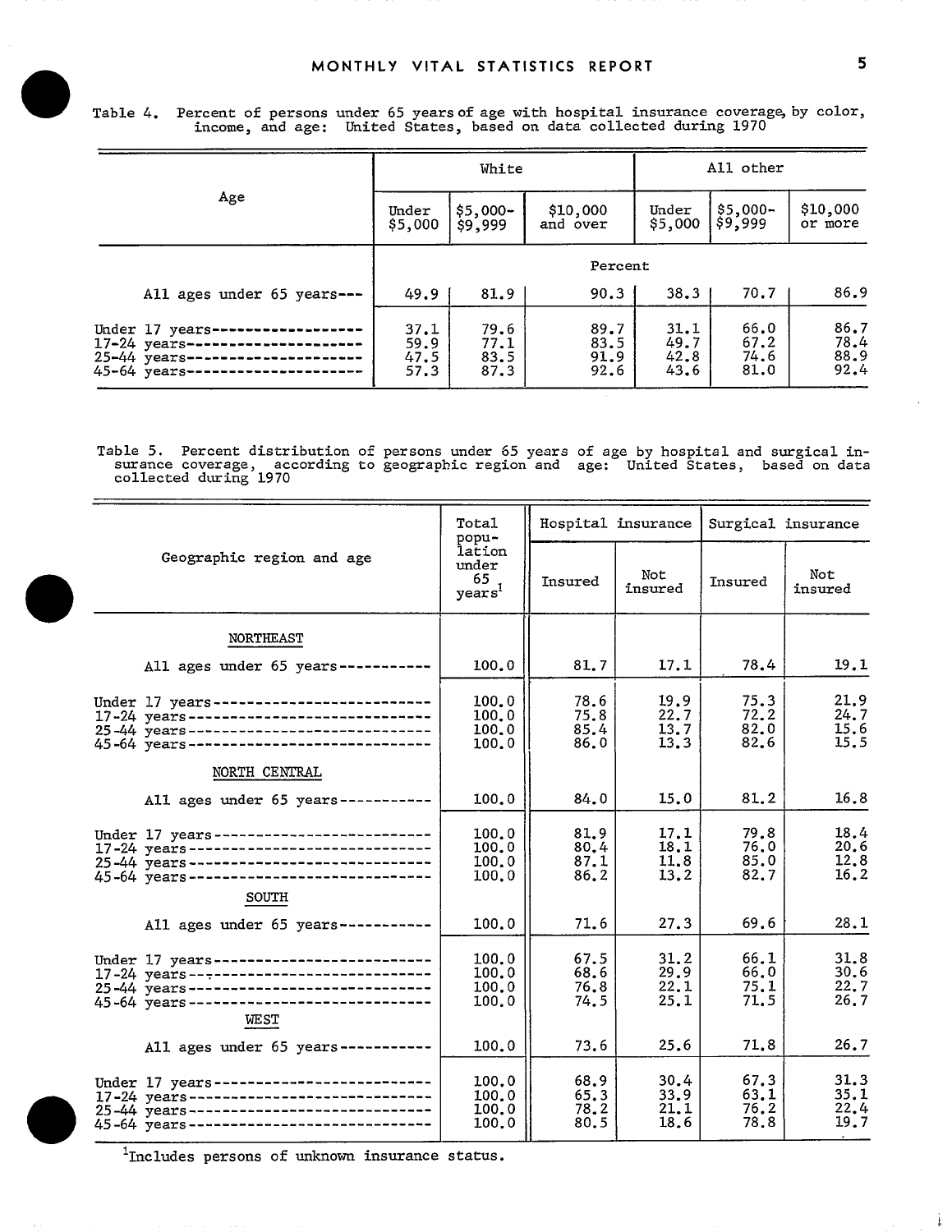Table 6. Percent distribution of persons under 65 years of age by hospital and surgical in- surance, according to geographic region and family income: United States, based on data collected during 1970

|                                                  | Total<br>popu-                                     |                                              | Hospital insurance                           | Surgical insurance                           |                                              |  |
|--------------------------------------------------|----------------------------------------------------|----------------------------------------------|----------------------------------------------|----------------------------------------------|----------------------------------------------|--|
| Region and family income                         | lation<br>under<br>65<br>years <sup>1</sup>        | Insured                                      | Not<br>insured                               | Insured                                      | Not<br>insured                               |  |
| <b>NORTHEAST</b>                                 |                                                    |                                              |                                              |                                              |                                              |  |
| All incomes <sup>2</sup> ----------------------- | 100.0                                              | 81.7                                         | 17.1                                         | 78.4                                         | 19.1                                         |  |
| \$15,000 or more-------------------------        | 100.0<br>100.0<br>100.0<br>100.0<br>100.0<br>100.0 | 47.4<br>49.3<br>72.3<br>86.1<br>92.2<br>90.6 | 48.8<br>49.7<br>27.3<br>13.4<br>6.9<br>8.1   | 43.1<br>46.8<br>68.2<br>83.4<br>88.7<br>88.3 | 51.1<br>51.4<br>30.7<br>15.0<br>9.5<br>9.2   |  |
| NORTH CENTRAL                                    |                                                    |                                              |                                              |                                              |                                              |  |
| All $incomes2$ ------------------------          | 100.0                                              | 84.0                                         | 15.0                                         | 81.2                                         | 16.8                                         |  |
| \$15,000 or more-------------------------        | 100.0<br>100.0<br>100.0<br>100.0<br>100.0<br>100.0 | 45.6<br>58.6<br>81.2<br>90.4<br>92.8<br>93.7 | 52.7<br>40.9<br>17.6<br>8.7<br>6.6<br>5.2    | 42.2<br>55.4<br>78.8<br>87.5<br>91.1<br>92.1 | 54.5<br>43.4<br>19.2<br>10.5<br>7.8<br>6.3   |  |
| <b>SOUTH</b>                                     |                                                    |                                              |                                              |                                              |                                              |  |
| All incomes <sup>2</sup> ----------------------- | 100.0                                              | 71.6                                         | 27.3                                         | 69.6                                         | 28.1                                         |  |
| $$15,000$ or more----------------------------    | 100.0<br>100.0<br>100.0<br>100.0<br>100.0<br>100.0 | 34.7<br>57.5<br>74.8<br>79.0<br>89.0<br>87.6 | 63.9<br>42.0<br>24.0<br>20.5<br>10.7<br>10.8 | 32.7<br>54.0<br>72.4<br>77.4<br>88.1<br>86.9 | 64.5<br>43.1<br>25.1<br>21.5<br>11.1<br>10.9 |  |
| WEST                                             |                                                    |                                              |                                              |                                              |                                              |  |
| All $incomes2$ -----------------------           | 100.0                                              | 73.6                                         | 25.6                                         | 71.8                                         | 26.7                                         |  |
| \$15,000 or more----------------------           | 100.0<br>100.0<br>100.0<br>100.0<br>100.0<br>100.0 | 39.0<br>35.2<br>63.3<br>80.7<br>84.5<br>88.1 | 60.2<br>64.3<br>36.3<br>19.1<br>14.6<br>11.1 | 36.8<br>34.1<br>61.9<br>78.3<br>82.4<br>86.9 | 61.8<br>64.6<br>37.4<br>20.2<br>16.1<br>11.8 |  |

I

1 The Company of the Company of the Company of the Company of the Company of the Company of the Company of the Company of the Company of the Company of the Company of the Company of the Company of the Company of the Compan

 $^{1}$ Includes persons of unknown insurance status.  $^2$ Includes persons of unknown income.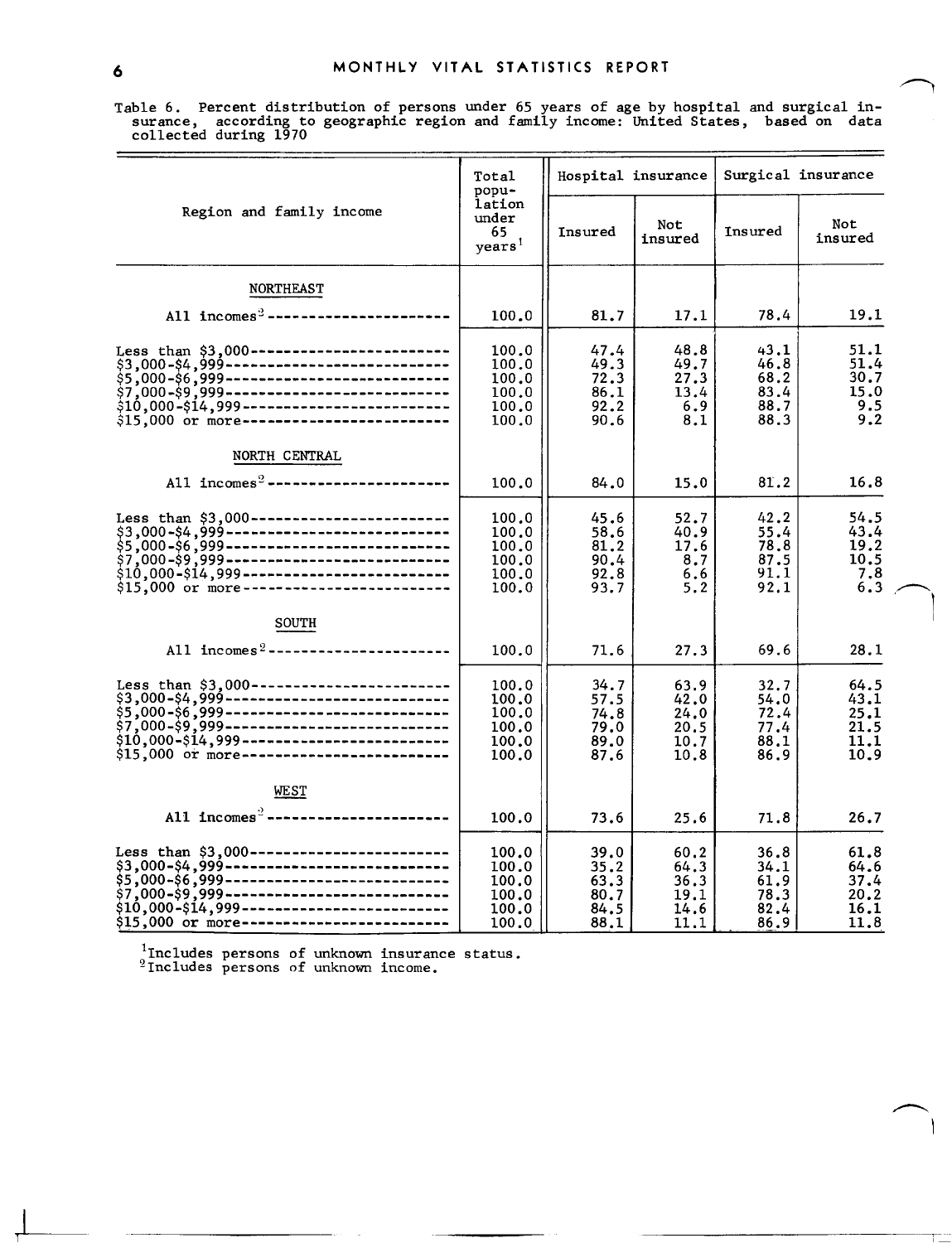| Type of plan and age                                                                       | Hospital                    | Surgical                    | Type of plan and age                                                    | Hospital             | Surgical             |
|--------------------------------------------------------------------------------------------|-----------------------------|-----------------------------|-------------------------------------------------------------------------|----------------------|----------------------|
| All ages under 65-                                                                         | 100.0                       | 100.0                       | All ages 65 years<br>and over----------                                 | 100.0                | 100.0                |
| $Blue-$<br>Blue $only$ -------------<br>Blue with other-------<br>Other and unknown type-- | 44.8<br>37.8<br>7.0<br>55.2 | 44.1<br>37.7<br>6,4<br>55.9 | Medicare---------<br>Medicare only----------<br>Medicare with other---- | 96.3<br>47.2<br>49.0 | 95.9<br>51.1<br>44.8 |

Table 7. Percent distribution of persons insured by type of insurance coverage, type of plan, and age: United States, based on data collected during 1970

### **Technical Notes**

SOURCE OF DATA. The data presented in all Table I. Standard errors, tables in this report were derived from household interviews of the Health Interview Survey. These interviews were conducted in a probability sample of the civilian, noninstitutional population of the United States. During 1970 approximately 116,000 persons living in a total of 37,000 households were included in the sample. Data on health insurance coverage were collected during the first and fourth quarters, although the data have been inflated to represent annual estimates. A more detailed description of the sample design and a copy of the questionnaire used in collecting the health insurance data are shown in "Current Estimates From the Health Interview Survey: United States, 1970," Vital and Health Statistics (DHEW Pub. No. (HSM) 72-1054, Series 10, No. 72).

SAMPLE. Since the estimates shown are based on a sample of the population, they are subject to sampling error. Table I shows the standard errors appropriate for the percent of persons with hospital or surgical insurance coverage.

DEFINITION OF HEALTH INSURANCE. Health insurance is any plan specifically designed to pay all or part of the medical or hospital expenses of an insured individual. The insurance can be either a group or an individual policy with the premiums paid by the individual, his employer, a third party, or a combination of these. Benefits received under the plan can be in the form of payment to the individual or to the hospital or doctor. However, the plan must be a formal one with defined membership and benefits rather than an informal one. For example, an employer simply paying the hospital bill for an employee would not constitute a health insurance plan.

For the Health Interview Survey, health insurance excludes the following kinds of plans: (1) Plans limited to the "dread diseases" such as cancer and polio;  $(2)$ plans for free care such as public assistance or public welfare, care given free of charge to veterans, care

expressed in percentage points, of estimated percentages for narrow-range statistics

| $\overline{c}$<br>or<br>98 | -5<br>or<br>95 | 10<br>or<br>90 | 25<br>or<br>75 | 50                   |  |  |  |
|----------------------------|----------------|----------------|----------------|----------------------|--|--|--|
|                            |                |                |                |                      |  |  |  |
| 1.8                        | 2.8            | 3.7            | 5.4            | 6.2                  |  |  |  |
| 1.2                        | 1.9            | 2.6            | 3.8            | 4.4                  |  |  |  |
| 0.8                        | 1.3            | 1.9            | 2.8            | 3.1                  |  |  |  |
| 0.6                        | 0.8            | 1.1            | 1.7            | 1.9                  |  |  |  |
| 0.4                        | 0.6            | 0.8            | 1.2            | 1.4                  |  |  |  |
| 0.2                        | 0.4            | 0.5            | 0.7            | 0.8                  |  |  |  |
| 0.1                        | 0.2            | 0.4            | 0.6            | 0.6                  |  |  |  |
|                            |                |                |                | Estimated percentage |  |  |  |

given under the Uniformed Services Dependents Medical Care Program, care given under the Crippled Children Program or similar ones, and care of persons admitted to an institution for research purposes; (3) insurance which pays bills only for accidents, such as liability insurance held by a car or property owner, insurance that covers children for accidents at school or camp, and insurance for a worker that covers him only for accidents, injuries, or diseases incurred on the job; and (4) insurance which pays only for loss of income.

TYPE OF INSURING ORGANIZATION. Blue plans included any plan which the respondent said was Blue Cross, Blue Shield, or which appeared on the Blue Cross and Blue Shield Directories. All plans not described as Blue were designated as "other" plans, which included those for which respondents had coverage but for which they could not supply the name.